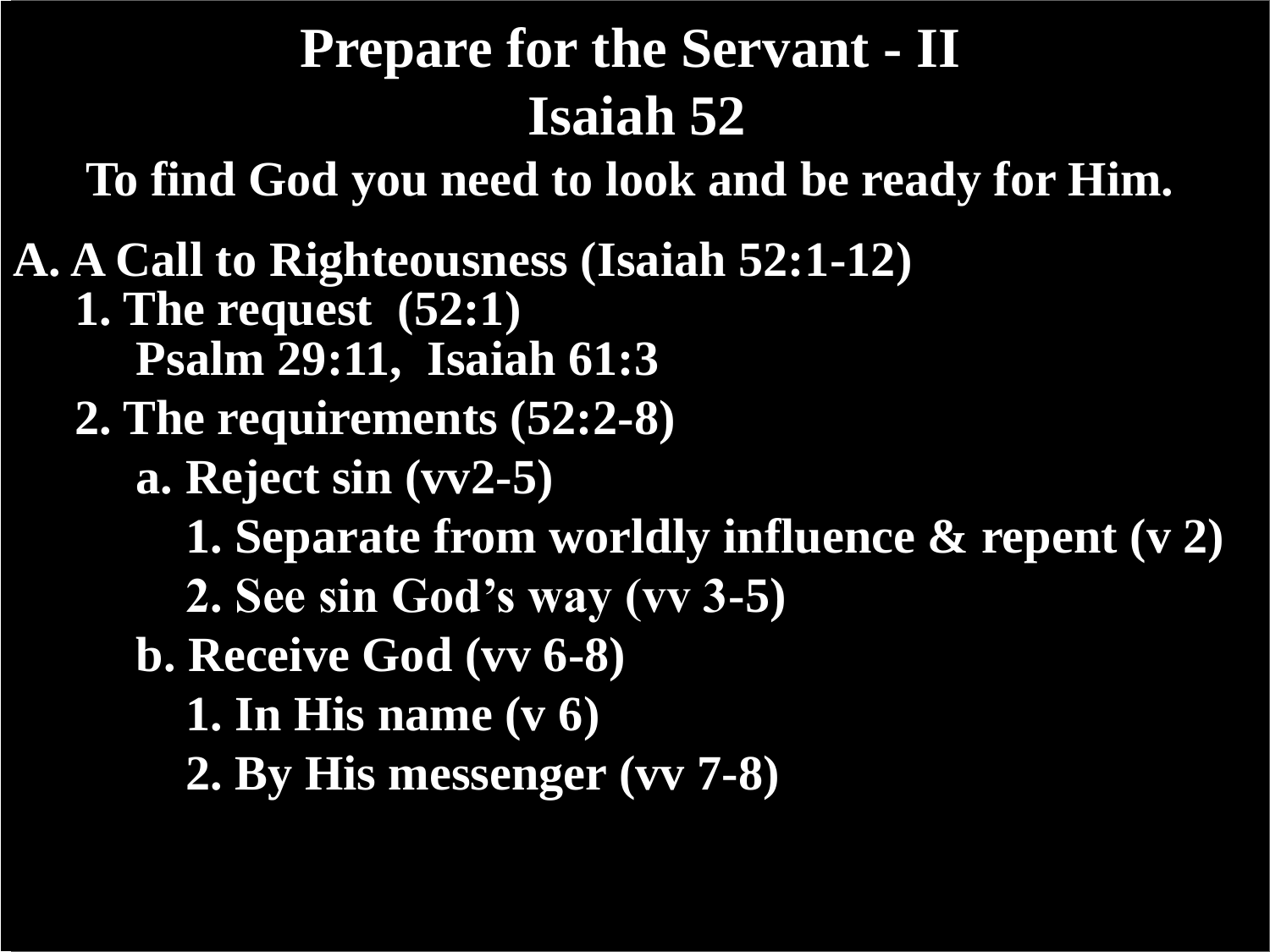### **Prepare for the Servant - II Isaiah 52**

**To find God you need to look and be ready for Him.**

**A. A Call to Righteousness (Isaiah 52:1-12) - continued 3. The results (52:9-12) a. Praise (v 9)**

 **b. Deliverance (v 10)**

 **c. A holy life and position (v 11)**

 **d. Protection (v 12)**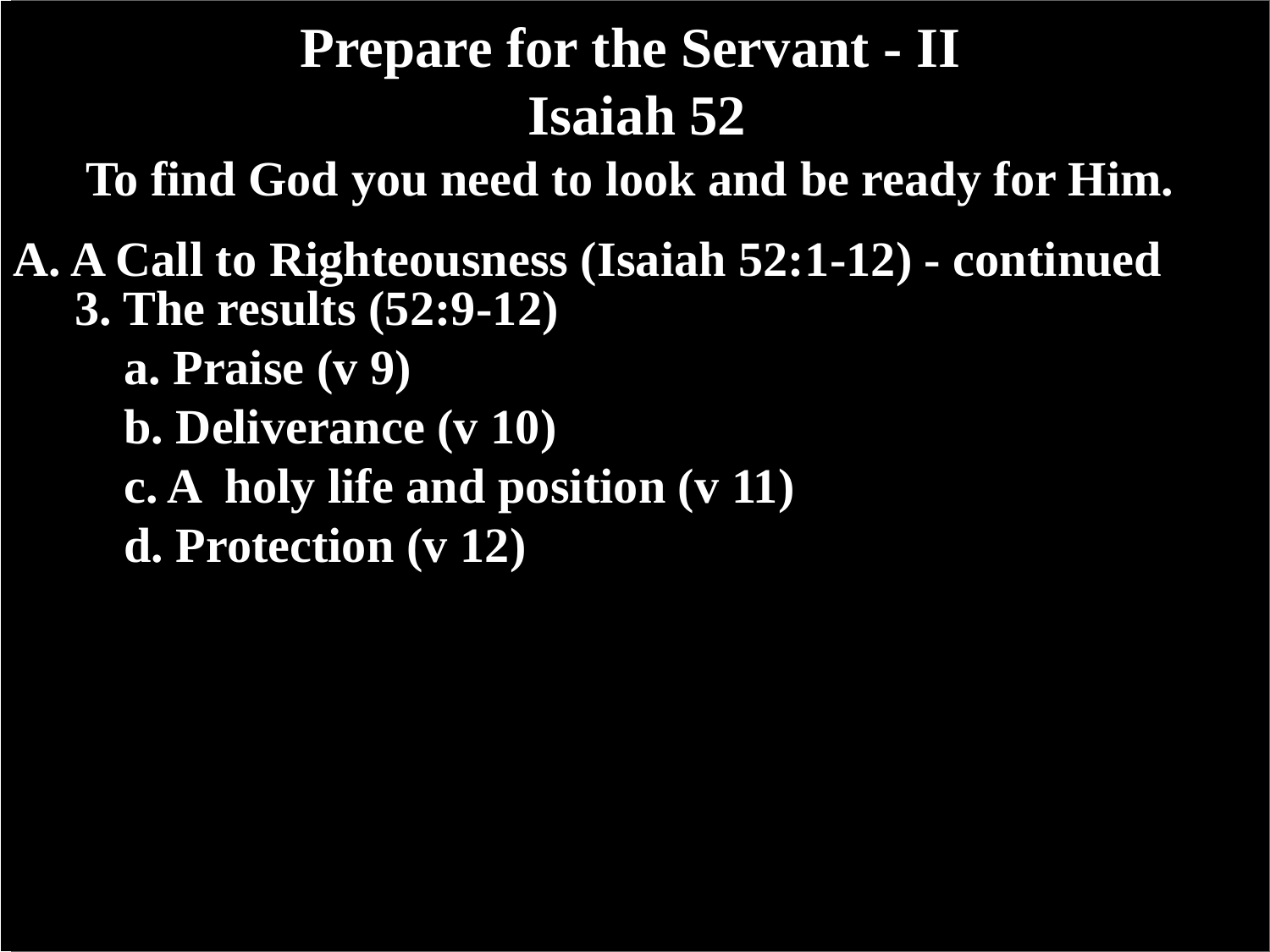## **Prepare for the Servant - II Isaiah 52**

**To find God you need to look and be ready for Him.**

- **B. A Call to Understand God's Servant Christ (Isaiah 52:13-15)**
	- **1. His Godly preeminence (52:13)**
	- **2. His human persecution (52:14) Psalm 22:6**
	- **3. His "startling" purpose (52:15)**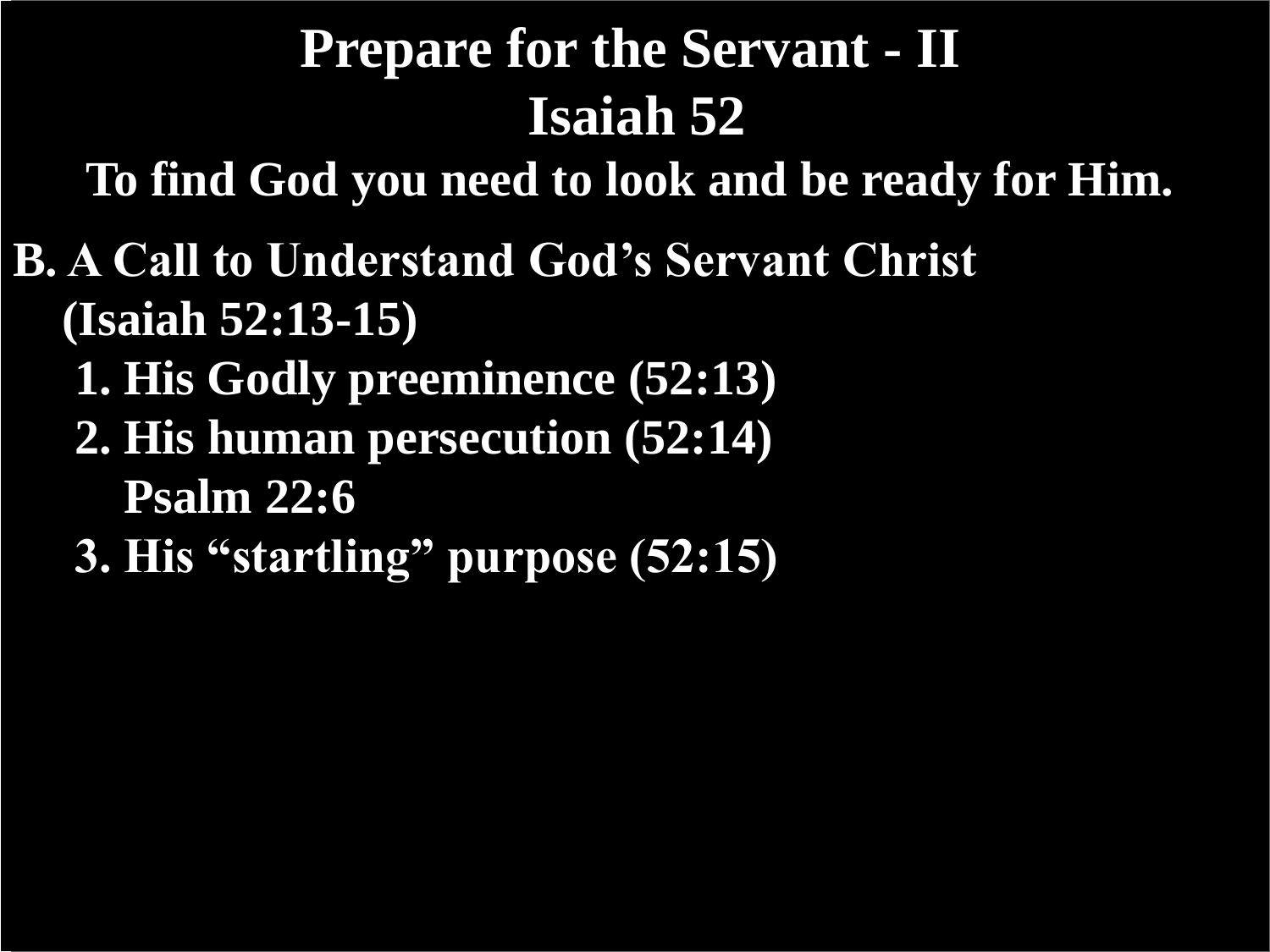# **Christ, The Suffering Servant Isaiah 53**

#### **The sufferings of Christ on the cross paid the penalty for our sins.**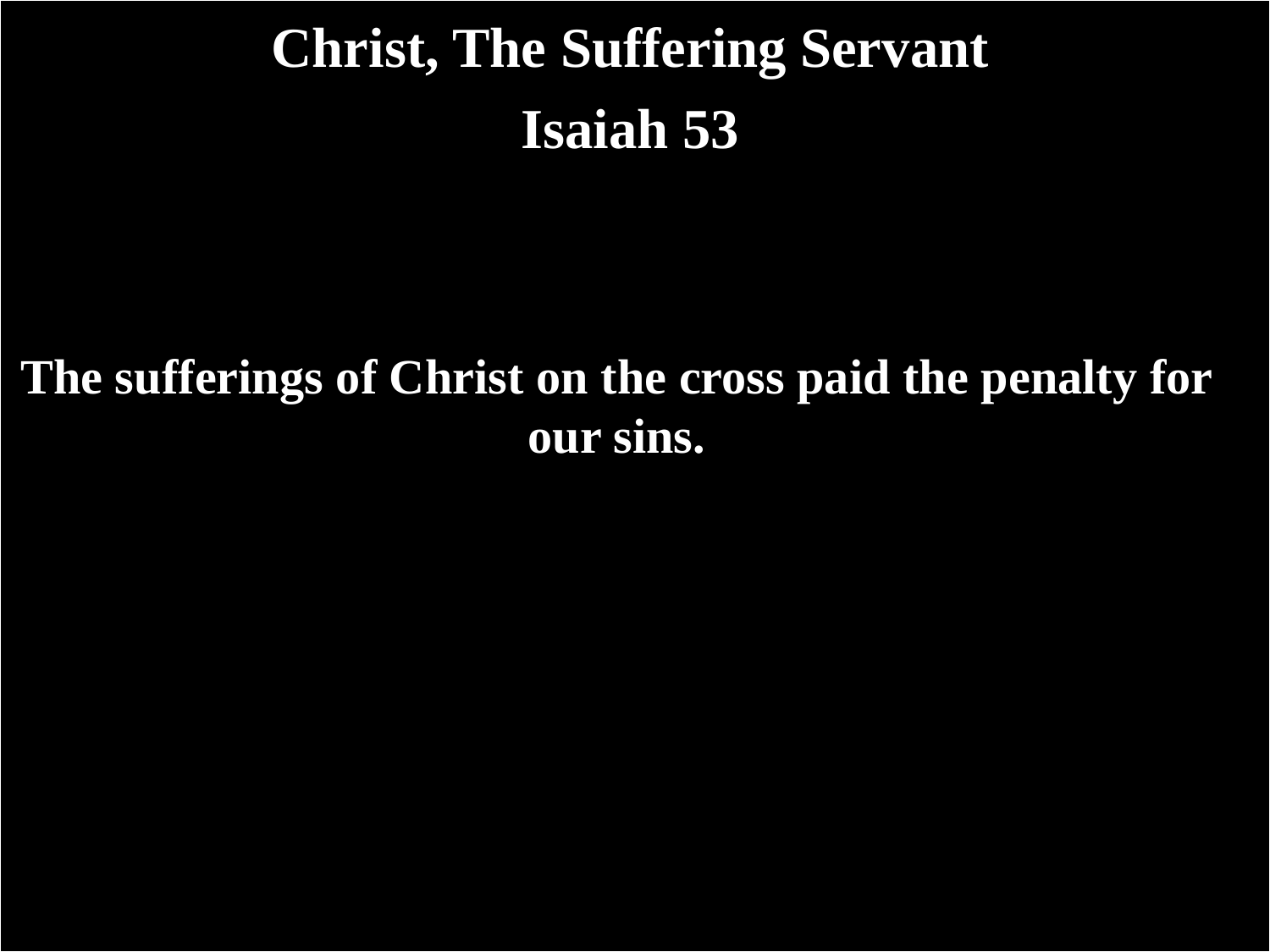#### **I. Two Questions of Faith (Isaiah 53:1)**

#### **Isaiah 53:1 Who hath believed our report? and to whom is the arm of the LORD revealed?**

**A. A question of belief B. A question of understanding**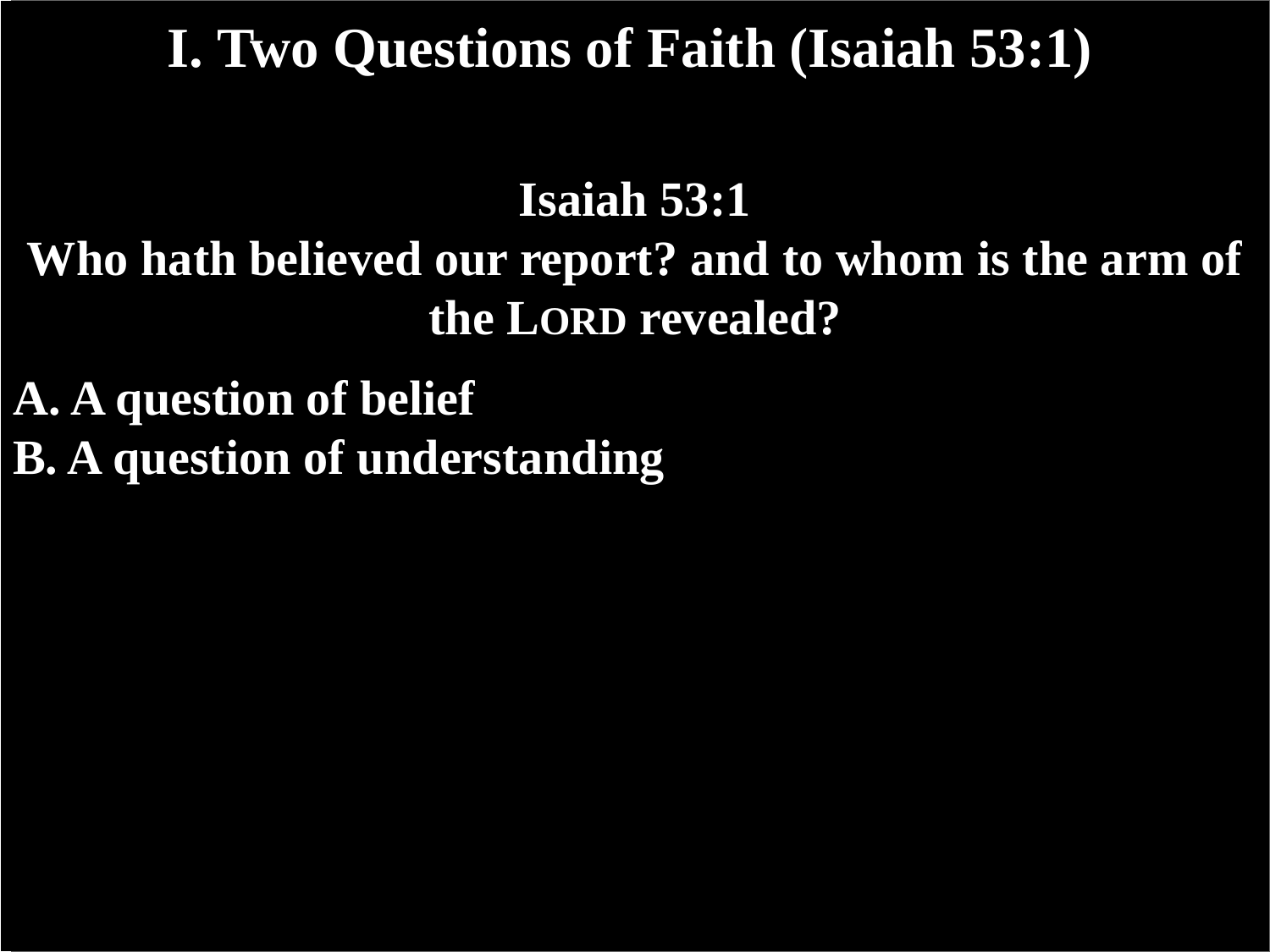#### **A. His setting (53:2)**

**Isaiah 53:2**

**For he shall grow up before him as a tender plant, and as a root out of a dry ground: he hath no form nor comeliness; and when we shall see him, there is no beauty that we should desire him.**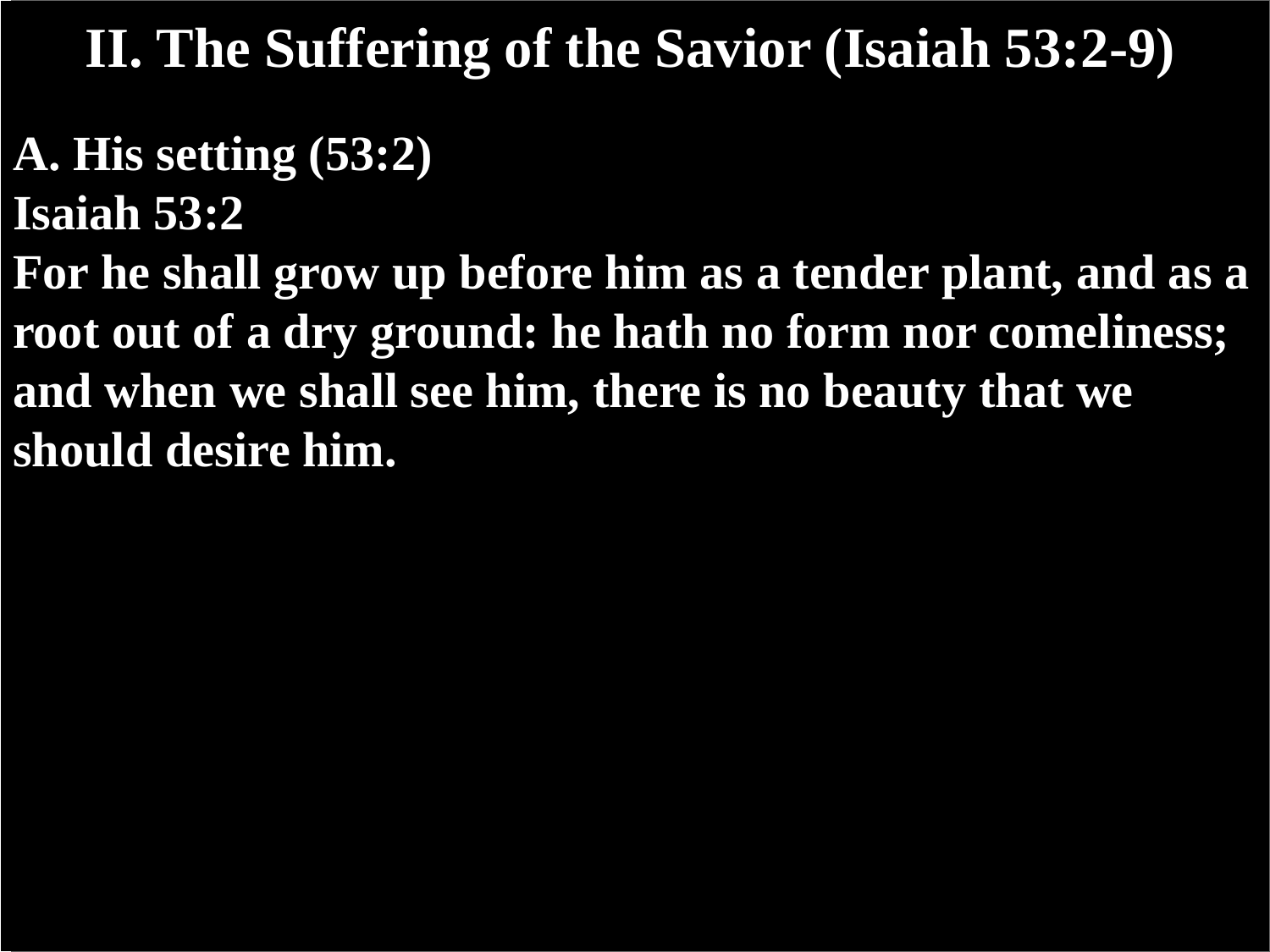- **B. His separation from men (53:3) Isaiah 53:3**
- **He is despised and rejected of men; a man of sorrows, and acquainted with grief: and we hid as it were our faces from him; he was despised, and we esteemed him not.**
- **C. His separation from God (53:4) Isaiah 53:4**
- **Surely he hath borne our griefs, and carried our sorrows: yet we did esteem him stricken, smitten of God, and afflicted.**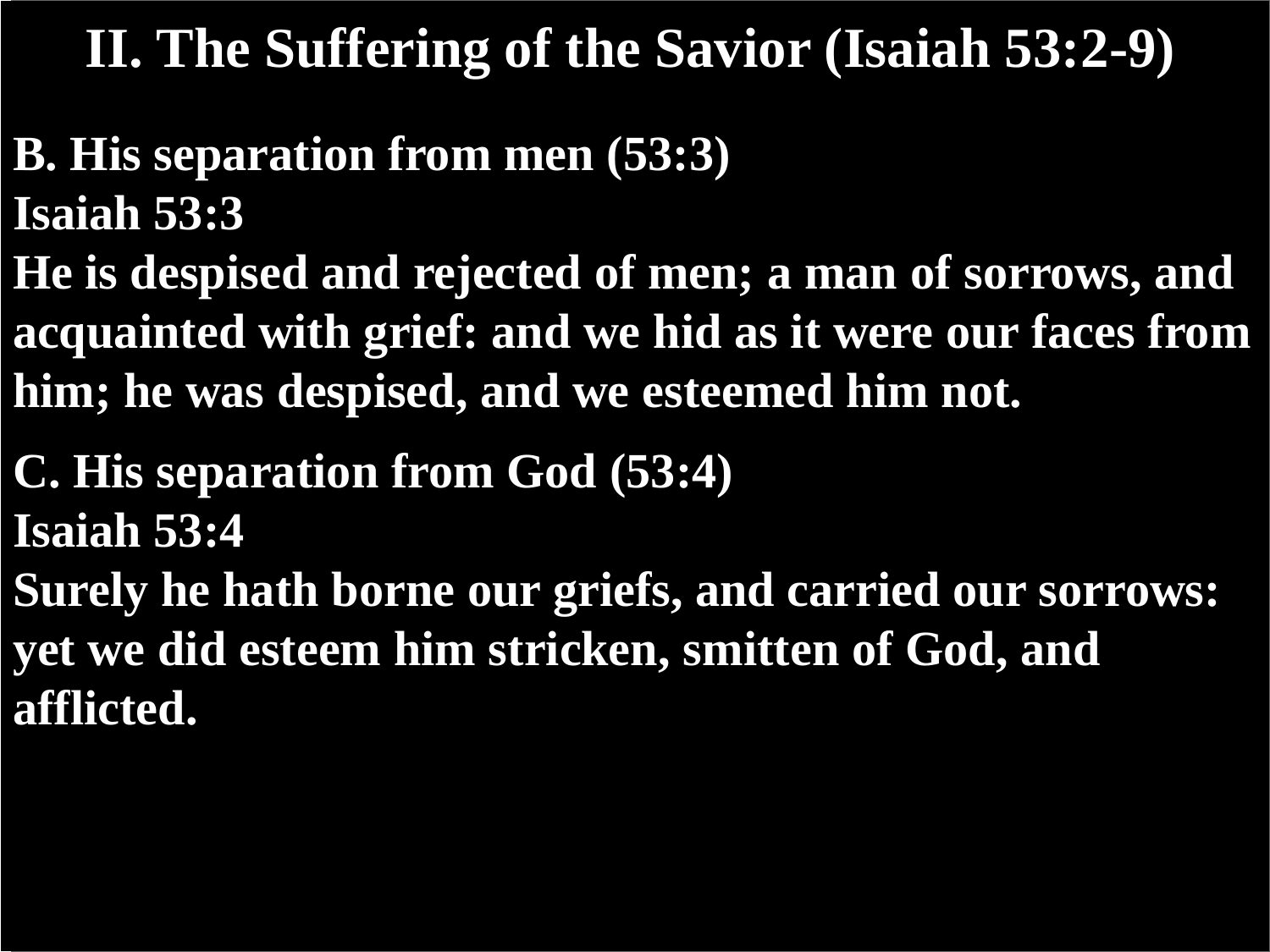- **D. His sacrifice for sin (53:5-6) Isaiah 53:5-6**
- **5 But he was wounded for our transgressions, he was bruised for our iniquities: the chastisement of our peace was upon him; and with his stripes we are healed. 6 All we like sheep have gone astray; we have turned every one to his own way; and the LORD hath laid on him the iniquity of us all.**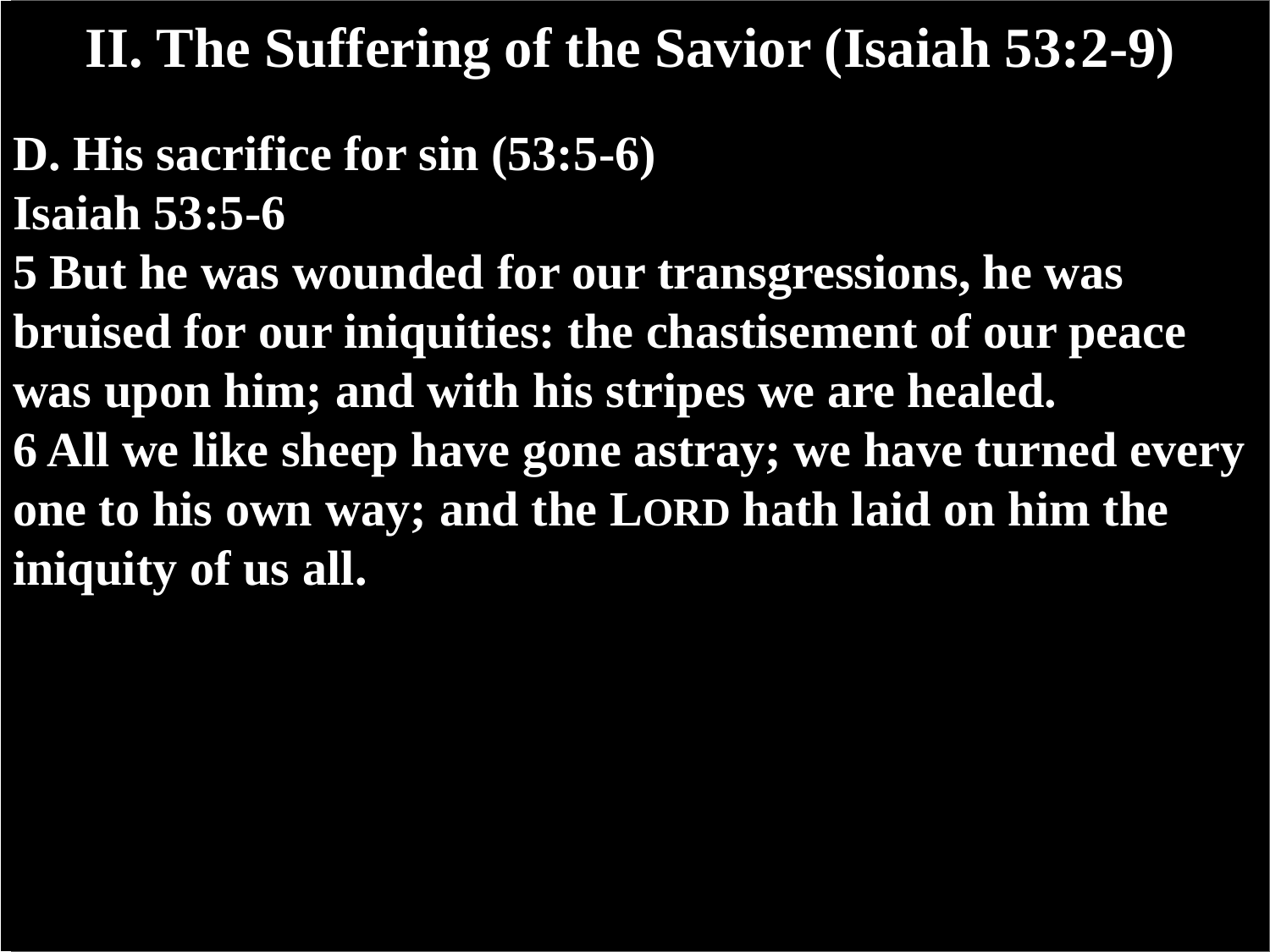**D. His sacrifice for sin (53:5-6) 1. For God's judgment**

**2 Corinthians 5:21**

**For he hath made him to be sin for us, who knew no sin; that we might be made the righteousness of God in him.**

 **2. For God's peace**

**Romans 5:10**

**For if, when we were enemies, we were reconciled to God by the death of his Son, much more, being reconciled, we shall be saved by his life.**

**Ephesians 2:14**

**For he is our peace, who hath made both one, and hath broken down the middle wall of partition between us;**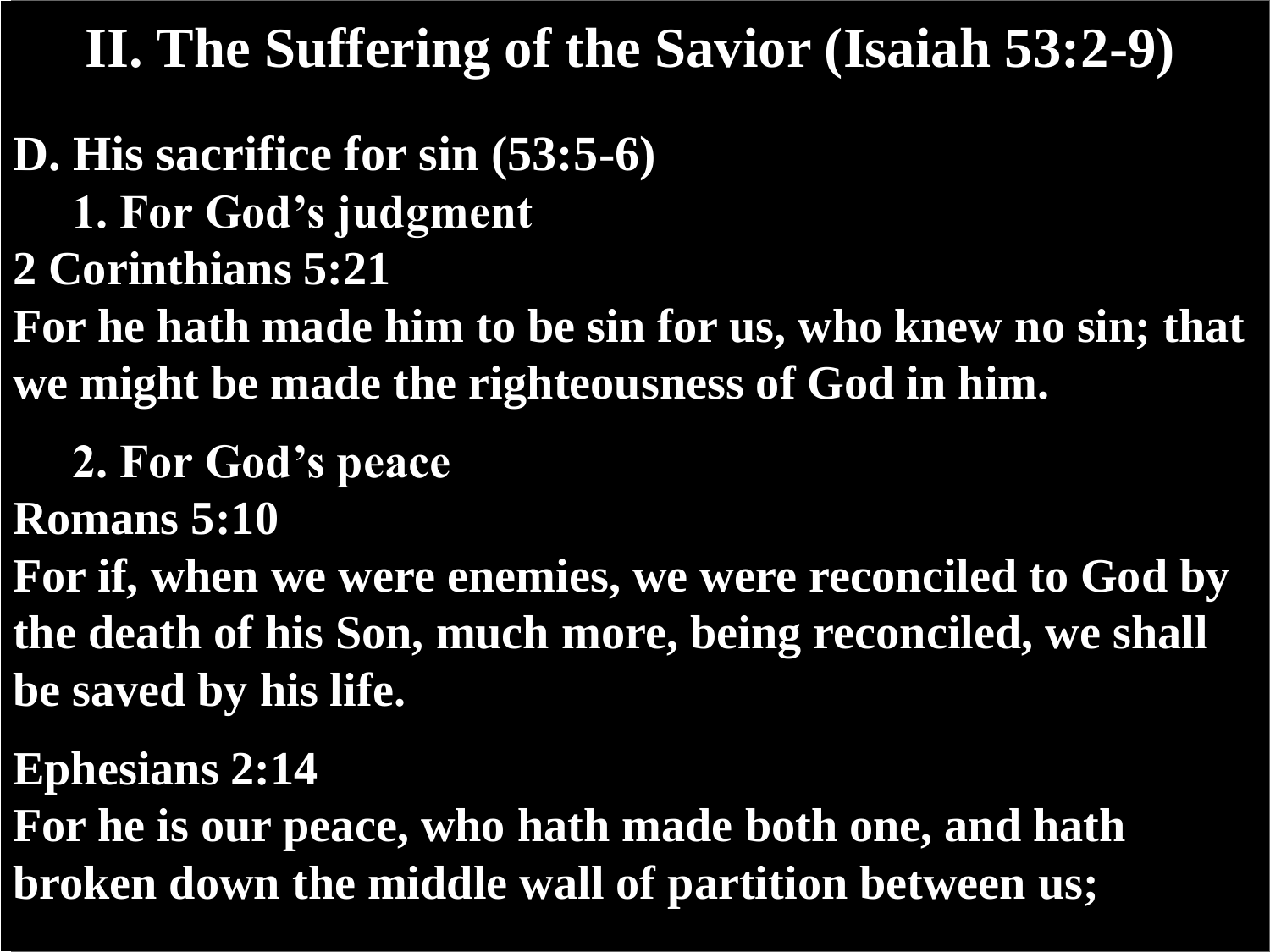# **E. His silence (53:7)**

**Isaiah 53:7**

**He was oppressed, and he was afflicted, yet he opened not his mouth: he is brought as a lamb to the slaughter, and as a sheep before her shearers is dumb, so he openeth not his mouth.**

#### **1 Peter 2:23**

**Who, when he was reviled, reviled not again; when he suffered, he threatened not; but committed himself to him that judgeth righteously:**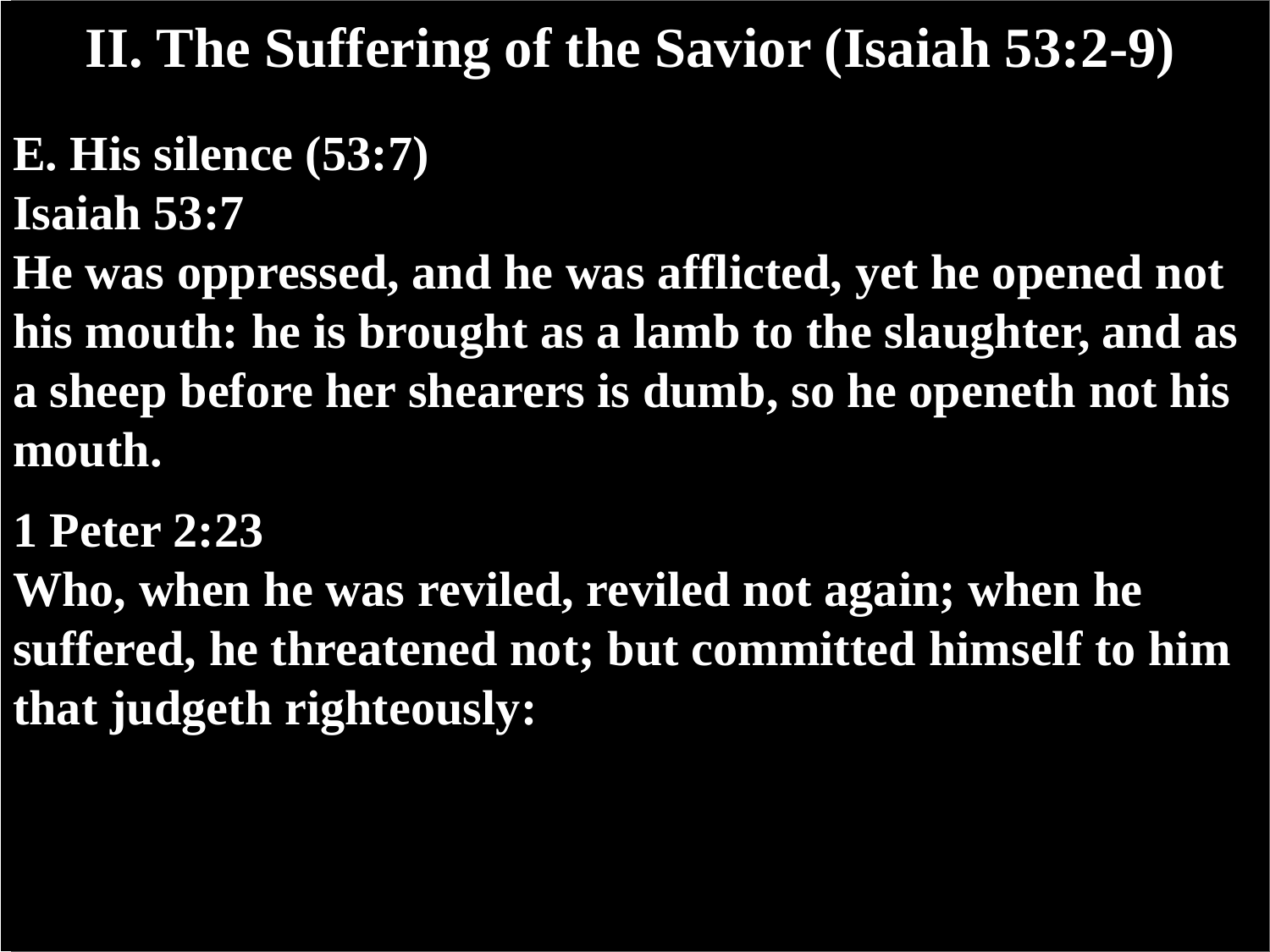- **F. His sinlessness (53:8-9)**
- **Isaiah 53:8-9**
- **8 He was taken from prison and from judgment: and who shall declare his generation? for he was cut off out of the land of the living: for the transgression of my people was he stricken.**
- **9 And he made his grave with the wicked, and with the rich in his death; because he had done no violence, neither was any deceit in his mouth.**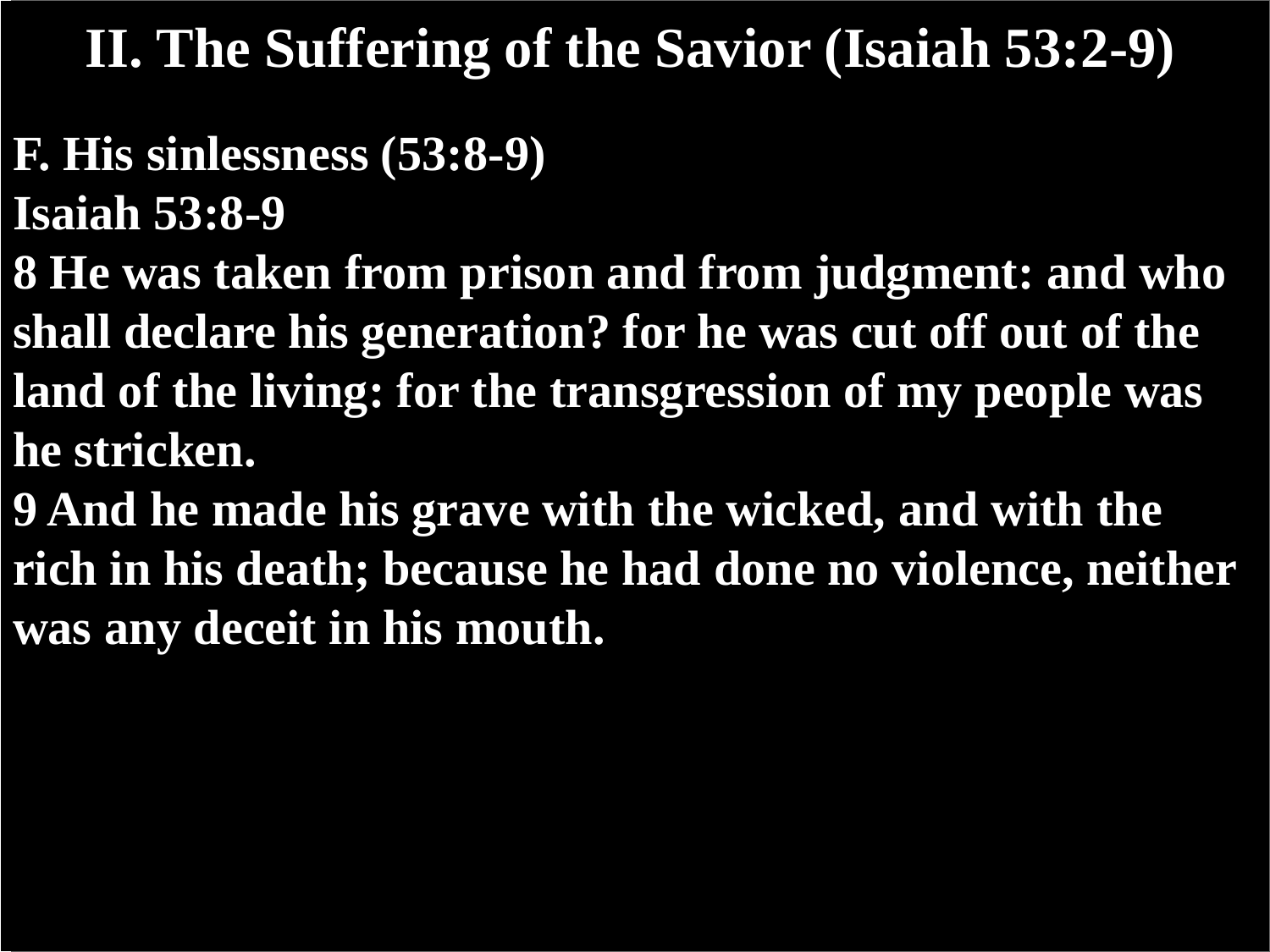#### **Isaiah 53:10 III. The Satisfaction of the Savior (Isaiah 53:10-12)**

**Yet it pleased the LORD to bruise him; he hath put him to grief: when thou shalt make his soul an offering for sin, he shall see his seed, he shall prolong his days, and the pleasure of the LORD shall prosper in his hand.**

- **A. The plan of God fulfilled (53:10a) 1 Peter 1:20**
- **Who verily was foreordained before the foundation of the world, but was manifest in these last times for you,**
- **B. The payment for sin made (53:10b) 1 John 4:10**
- **Herein is love, not that we loved God, but that he loved us, and sent his Son to be the propitiation for our sins.**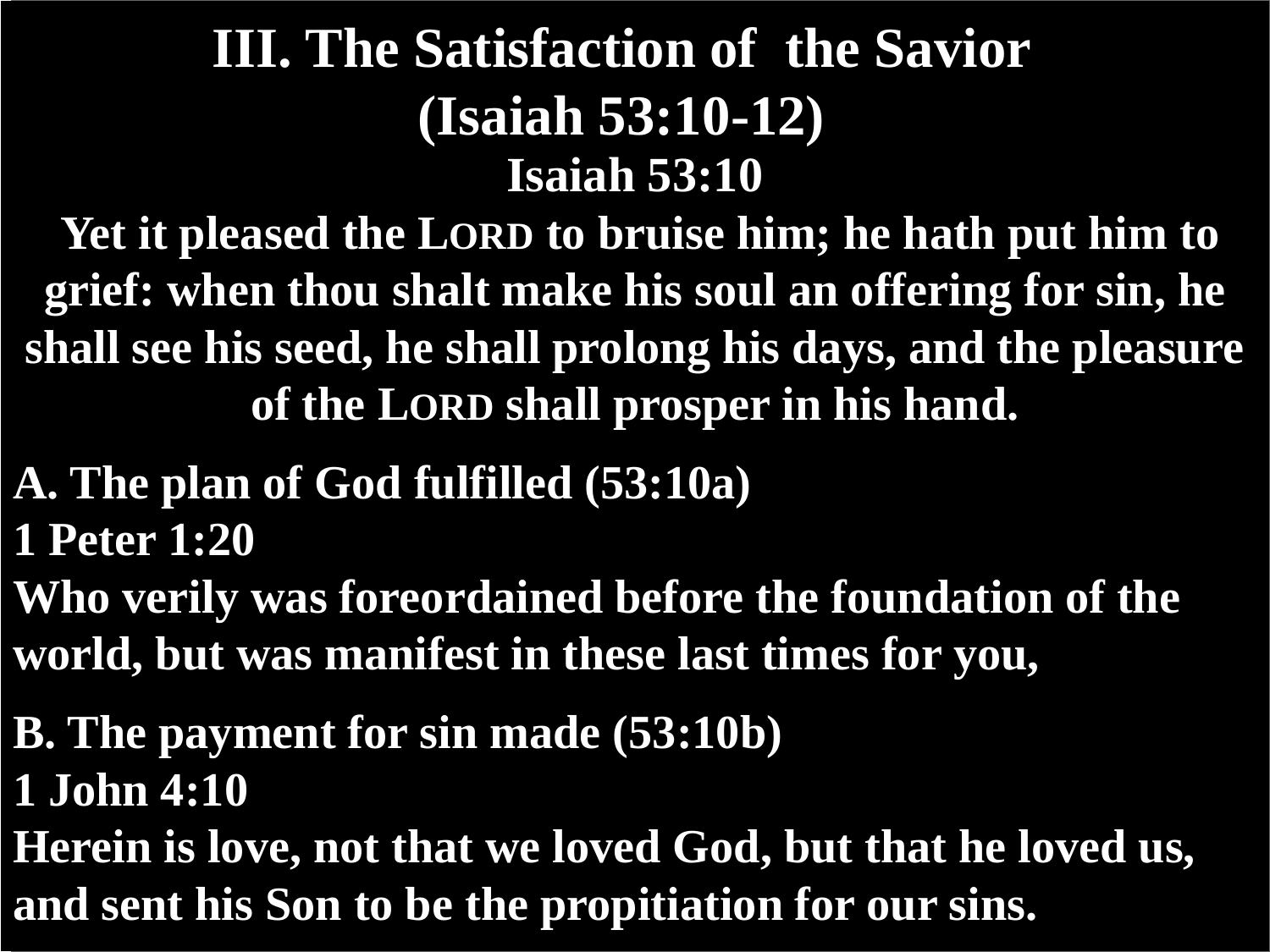# **III. The Satisfaction of the Savior (Isaiah 53:10-12)**

- **C. The progeny of Christ justified (53:11) Isaiah 53:11**
- **He shall see of the travail of his soul, and shall be satisfied: by his knowledge shall my righteous servant justify many; for he shall bear their iniquities.**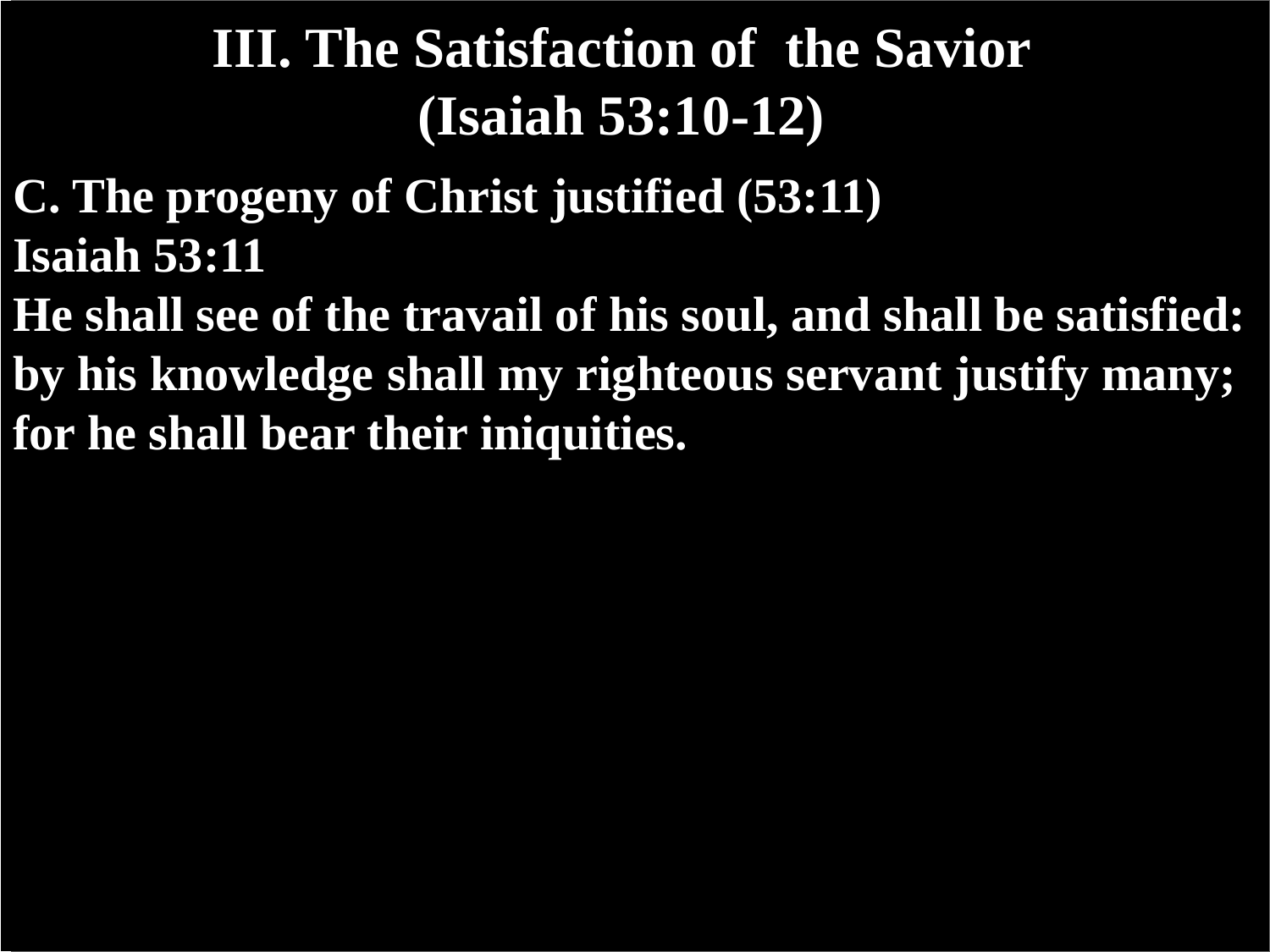# **III. The Satisfaction of the Savior (Isaiah 53:10-12)**

- **D. The prize of Christ rewarded (53:12) Isaiah 53:12**
- **Therefore will I divide him a portion with the great, and he shall divide the spoil with the strong; because he hath poured out his soul unto death: and he was numbered with the transgressors; and he bare the sin of many, and made intercession for the transgressors.**